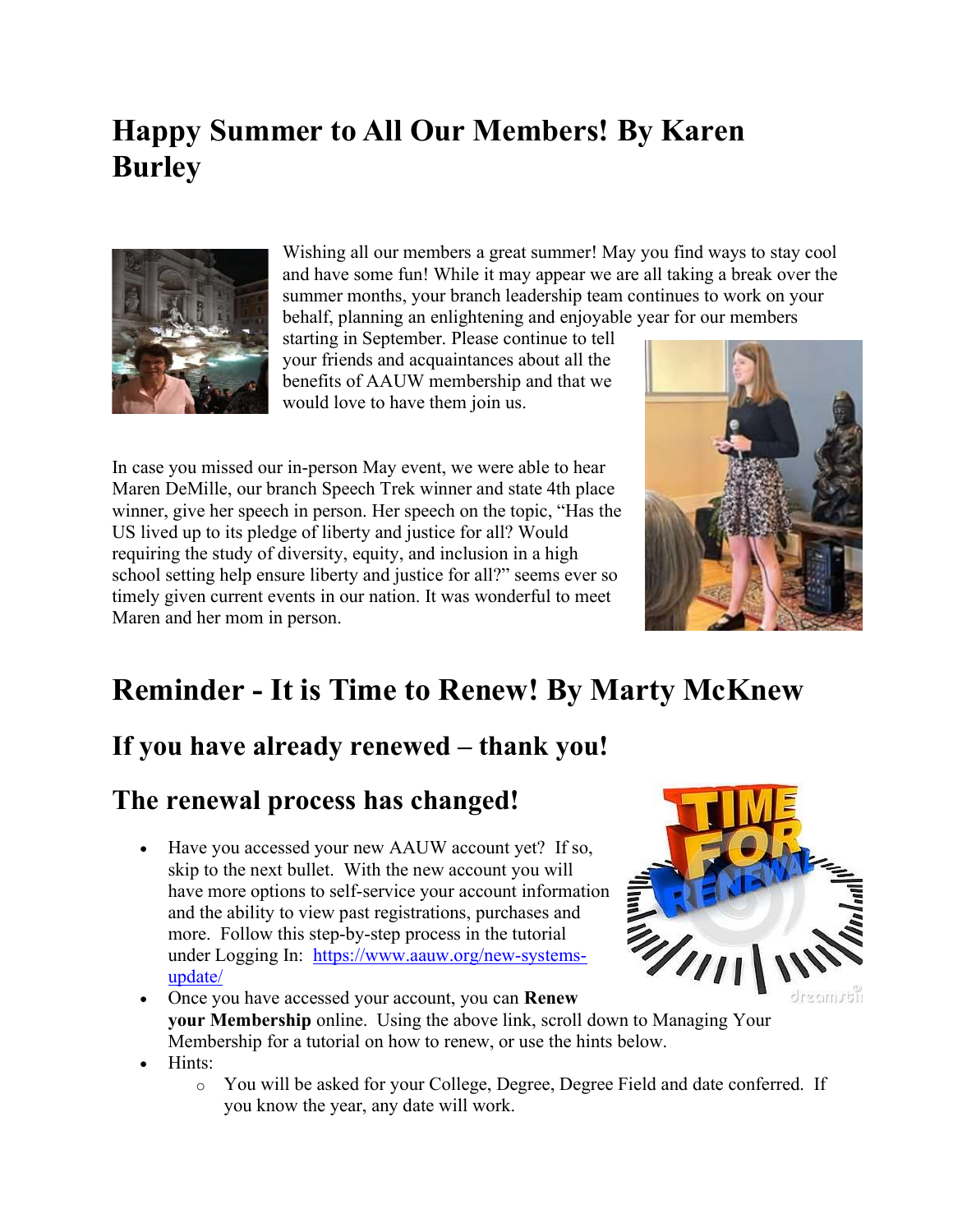- o Under Membership Type, if you do not have a Lifetime membership, select National.
- o Select Yes to add Branch and State membership.
- o Scroll down the list to CA0092-Sacramento, Inc., select it, then scroll to the bottom and click on Next. If you are a dual member, select all your branches at this time. The next screen will give you the opportunity to select your main branch.
- o Repeat for the state of CA-California.
- If you want to pay with a check, click on the application link here to print an application and follow the instructions.

Need help? Contact us, our contact information is in the Membership Directory.

Donna Holmes and Marty McKnew Co-Membership Directors

### CALLING ALL BRIDGE PLAYERS By Margot Leidig

#### COME JOIN CHAR MARATHON BRIDGE



Signups are now being accepted for next season's play. This is a joint Sacramento Branch-CHAR interest group.

Both old and new teams are welcome. You and your partner become a team playing one game a month from September through April on a date agreed upon by the respective teams.

18 hands are played each month using party bridge scoring. Monthly scores are compiled with winners announced at the end-of-year luncheon. No partner? Contact us and we will match you up with one.

Registration is a \$25.00 donation for AAUW Scholarships or Tech Trek and end-of- year prizes. Instructions and play schedule will be mailed to each player in August.

Each player should mail a \$25.00 check, payable to AAUW CHAR, to Pat Boyd at 7801 Greenridge Way, Fair Oaks, CA 95628 by July 15. Please write your partner's name on the memo line of your check. AAUW dues must be current. Please provide your street address and email address.

Questions?? Contact Pat Boyd: kinderteach38@att.net , 916-390-9907, or Margot Leidig: MHLeidig@aol.com , 916-599-8744.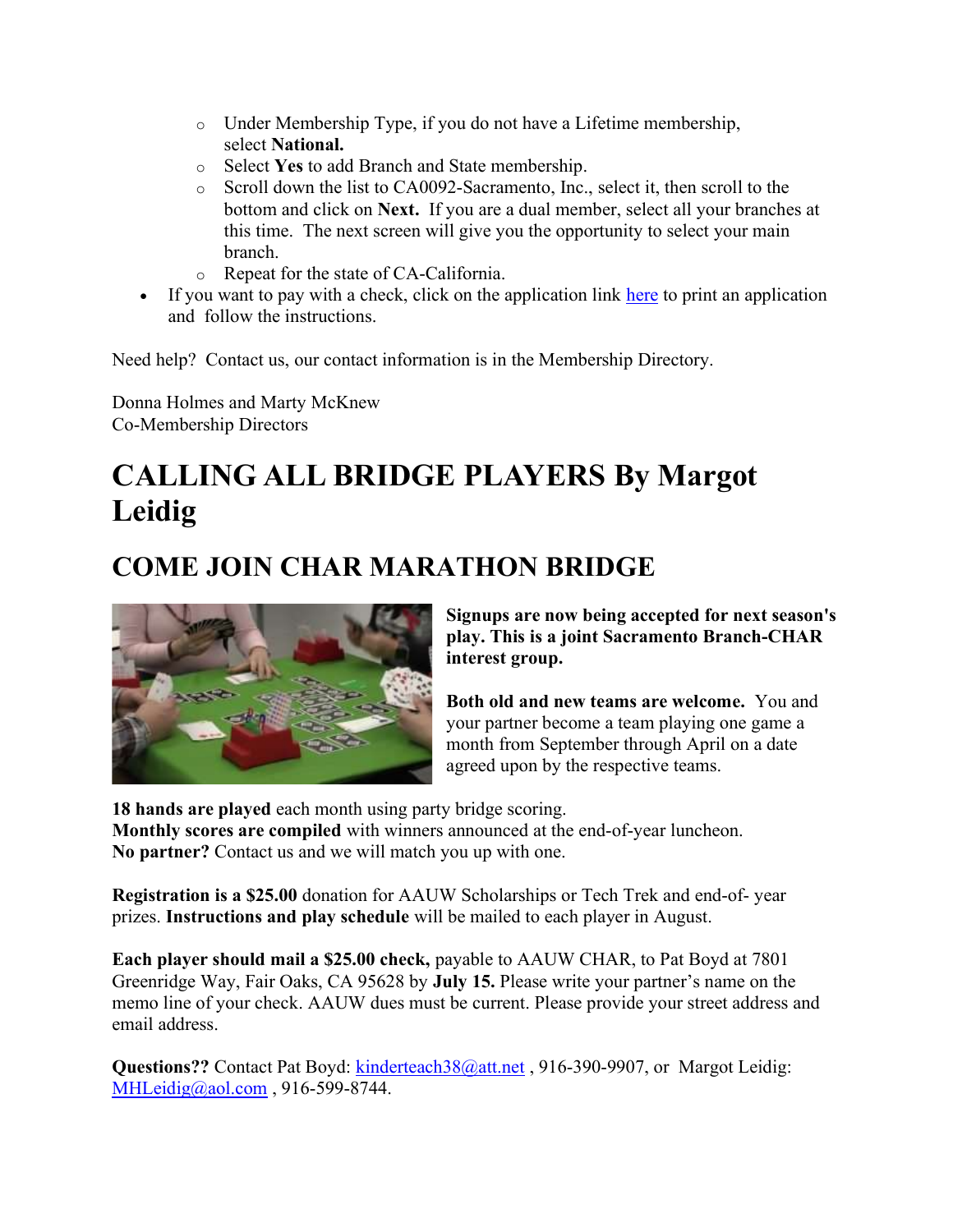### Living Our Mission of Equity By Charmen Goehring

#### Help us pick our next book!

The group just wrapped up its discussion of the book "The Sum of Us: What Racism Costs Everyone and How We Can Prosper Together" by Heather McGhee. It's time to pick our next book! This is a **perfect time** for you to join us.

We meet online in a monthly equity conversation to learn how racism affects us all, and what actions we can take to attract diversity to our branch and become better people in the process. Each month, we read a section of our selected book then meet to discuss what we have learned, along with exploring other issues related to race and equity. We meet the second Wednesday of each month from 7 to 8 p.m. on Zoom. This is a joint CHAR/Sacramento activity. Others are welcome as well.

The Zoom meeting code is 737 420 3780 or you can join using this link: https://us02web.zoom.us/j/7374203780

We will meet on Wednesday, June 8 at 7 p.m. to discuss possible books and make our selection for our summer reading. If you have questions and to RSVP, please email Charmen at charminme@yahoo.com.

#### Member News by Gloria Yost

#### KIM RUTLEDGE APPOINTED AS DEPUTY DIRECTOR OF LEGISLATION AND COMMUNICATIONS AT CA DEPARTMENT OF REHABILITATION (DOR)



Governor Gavin Newsom appointed Kim Rutledge, our AAUW Sacramento Branch Program Director, to the position of Deputy Director of Legislation and Communications at the California Department of Rehabilitation. Rutledge previously held multiple roles at the California Department of Social Services between 2016 and 2022, including Adult Protective Services Program Liaison and Chief of the Adult Programs Policy and Quality Assurance Branch. In her new position, she oversees all communications and legislation impacting a wide range of programs and services that promote employment and independent living for people with disabilities.

We're so proud Kim.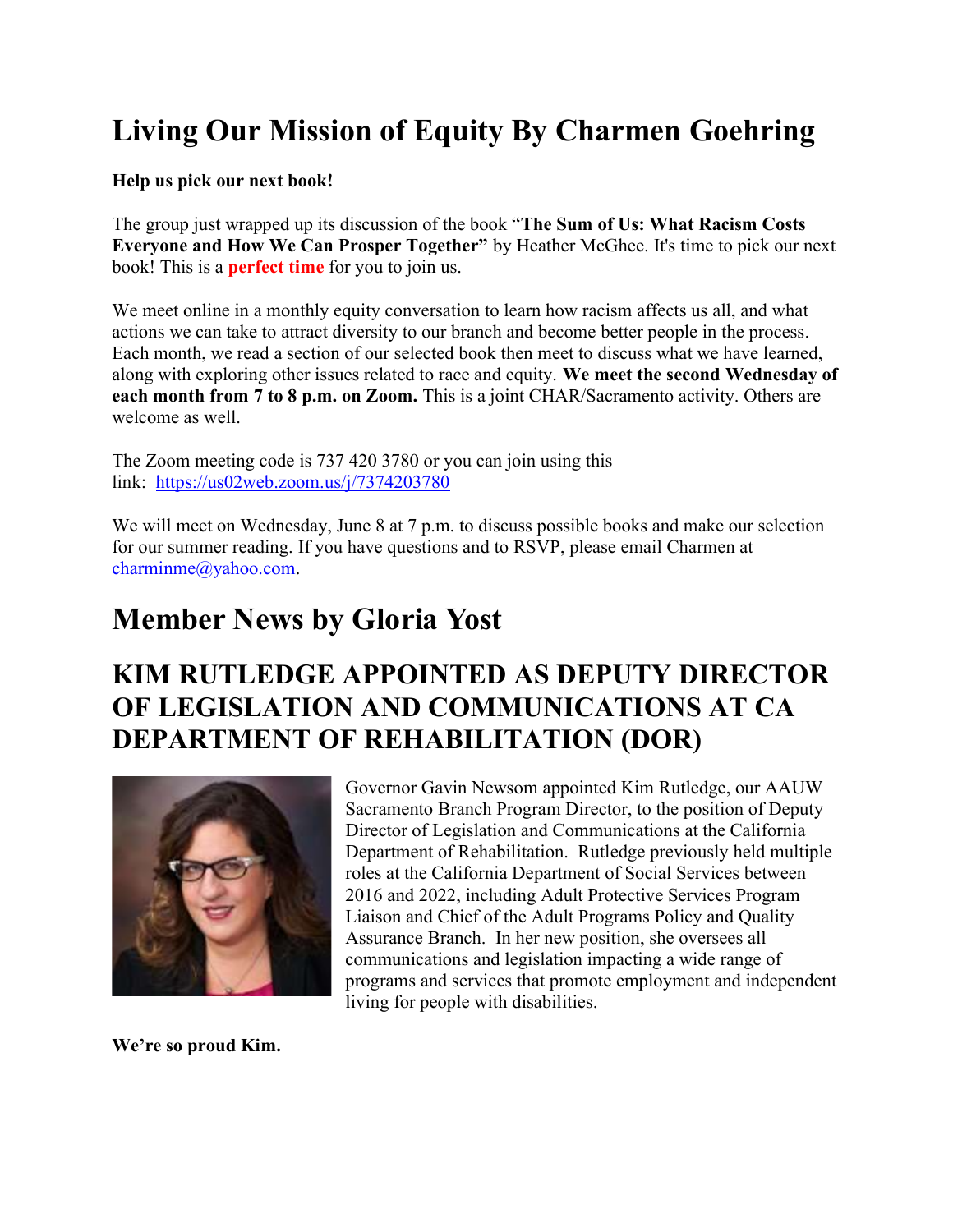#### JENNIFER KREBSBACH IS ON THE **MOVE**

Jennifer was our speaker at the November meeting last fall, and shared information about her participation in the eight-week AAUW National Social Change Ambassador Program and how she incorporated National's research into her thesis for her MA in education-gender equity studies at CSUS. She is about to have an article published about this research.

#### AFGHAN REFUGEES LOVE LISA HOWARD

Lisa Howard continues to work on resettling Afghan refugee families with a focus on sewing machines. With the mentorship of a neighbor, she has started basic servicing of donated machines, ensuring that they are in good operating condition for the new owner. Seventeen have been distributed to date and the request list grows with each new family she meets. One appreciative recipient has even sewn Lisa a dress. Afghans in the community appreciate the support from Lisa and her team.

Click here for a list of items needed by the Afghan refugees. Contact Lisa Howard for drop-off information.

### Sacramento Branch Interest Groups Update By Vicki Nicholson

After serving on the nominating committee this spring, I concluded that members maintain strong sentiment for the Sacramento Branch, in spite of all the curves thrown at us by COVID. I suspect that, like 9/11, which resulted in lasting airport security screening, we will be practicing social distancing and masking in certain venues indefinitely.

Currently, seven different Interest Groups are meeting: Art & Architecture, Reader's Theater, Great Decisions (three sections),

Singles Dining, Film Fans, Healthy Heart, and Board Games. Scrabble, Travel, and Bridge groups may resume in the fall, possibly under different leaders. A Walking Group was formed but then discontinued due to lack of interest.

If AAUW's mission and values are the heart, and outreach programs the arms and legs of the Sacramento Branch, then Interest Groups form the backbone, since most members are attached to at least one section. These more intimate groups, many long-standing, can exist without any branch structure, yet it is the commitment members feel to interest groups which drive their overarching desire for sustaining the branch. Going forward, our leadership team may ask to harness

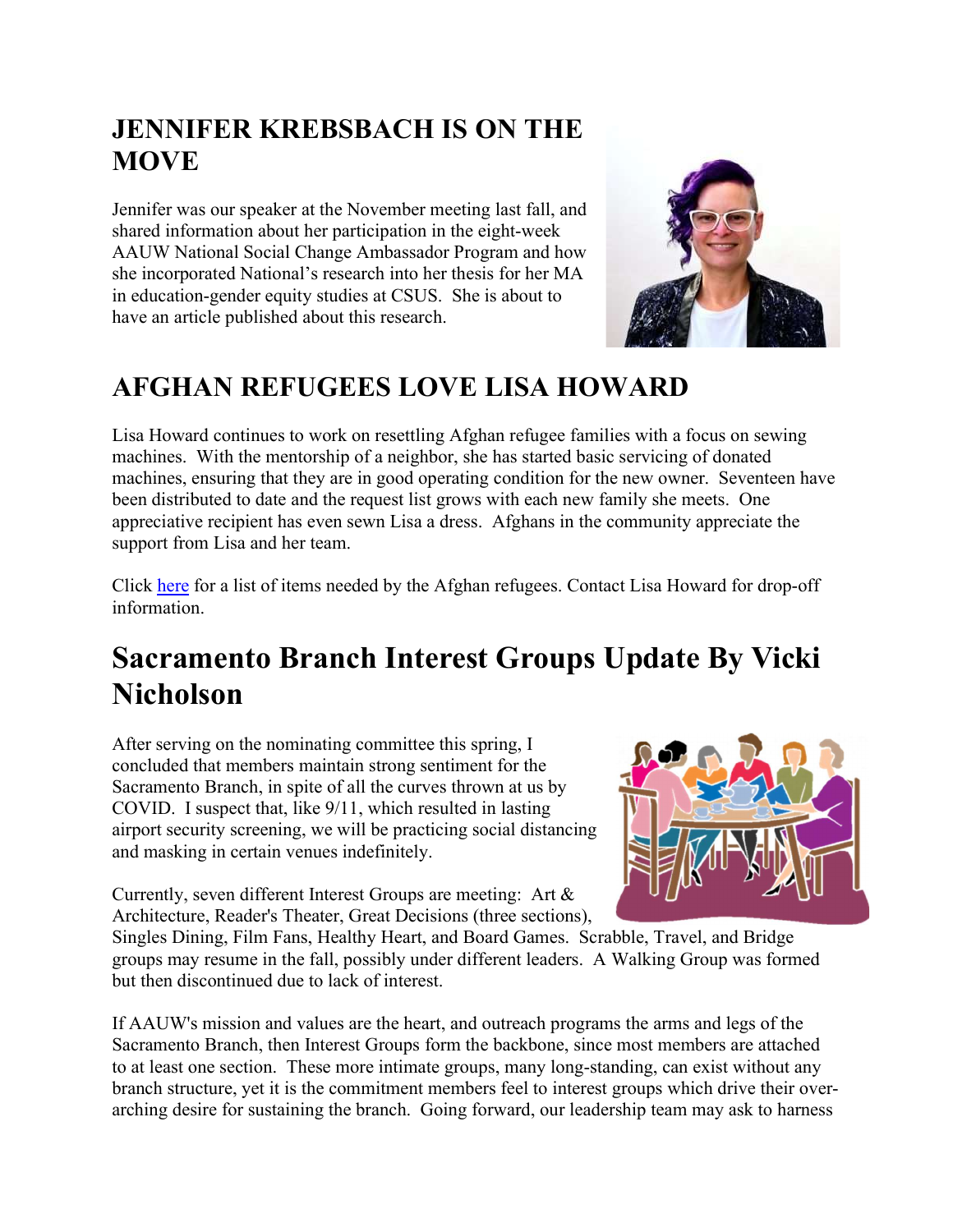"interest groups' energy" and we may be "doing business" a bit differently. For instance, with few new branch members, it does not seem necessary to focus on interest groups in a showcase format at one branch meeting; sign-ups can be accomplished more informally by passing information directly to section leaders. If an interest group is small, extending invitations and combining groups with CHAR is a possibility (see bridge opportunity in separate article). Book sections may be collaboratively asked to sponsor an author's event. Great Decisions could develop a Women-of-the-World type of gathering for branch participation. Could Reader's Theater provide "entertainment" at a meeting?

A Strategic Planning Committee has been formed to address ongoing leadership deficits and will likely chart a course that does not seem like business as usual. Please reflect on why you joined AAUW and what effort, large or small, you can contribute to our collective goals.

Vicki Nicholson Interest Groups Coordinator

## Named Gift Honorees By Charmen Goehring

Congratulations to Karen Burley and Kim Rutledge for being our special Named Gift Awardees! Each year, AAUW allows a branch to "name" part of the branch Funds monies in honor of a member who has demonstrated exemplary service to the branch.



As the COVID-19 pandemic wears on, Kim had the continuing challenge of creating programs that would be of interest to members whether in person or online. With ever changing virus transmission rates, she and her committee had to pivot their planning to provide programming that kept us all safe. With just two in-person events, members likely missed the social interaction, but we were still treated to quality programs each month that represented AAUW's mission. Kudos, Kim!

Staying connected is important at any time but especially during an ongoing pandemic! Karen successfully leveraged technology to keep us informed via the newsletter, signed up thanks to EventBrite and connected on Zoom! As this pandemic lingers, I have no doubt that Karen will continue to learn new ways to help keep us connected to one another! Thank you, Karen!

Thank you to all branch members who contributed to the AAUW Funds this year! AAUW Sacramento sent in more than \$13,000 in donations and landed in the top 10 spot for per capita giving in California!!

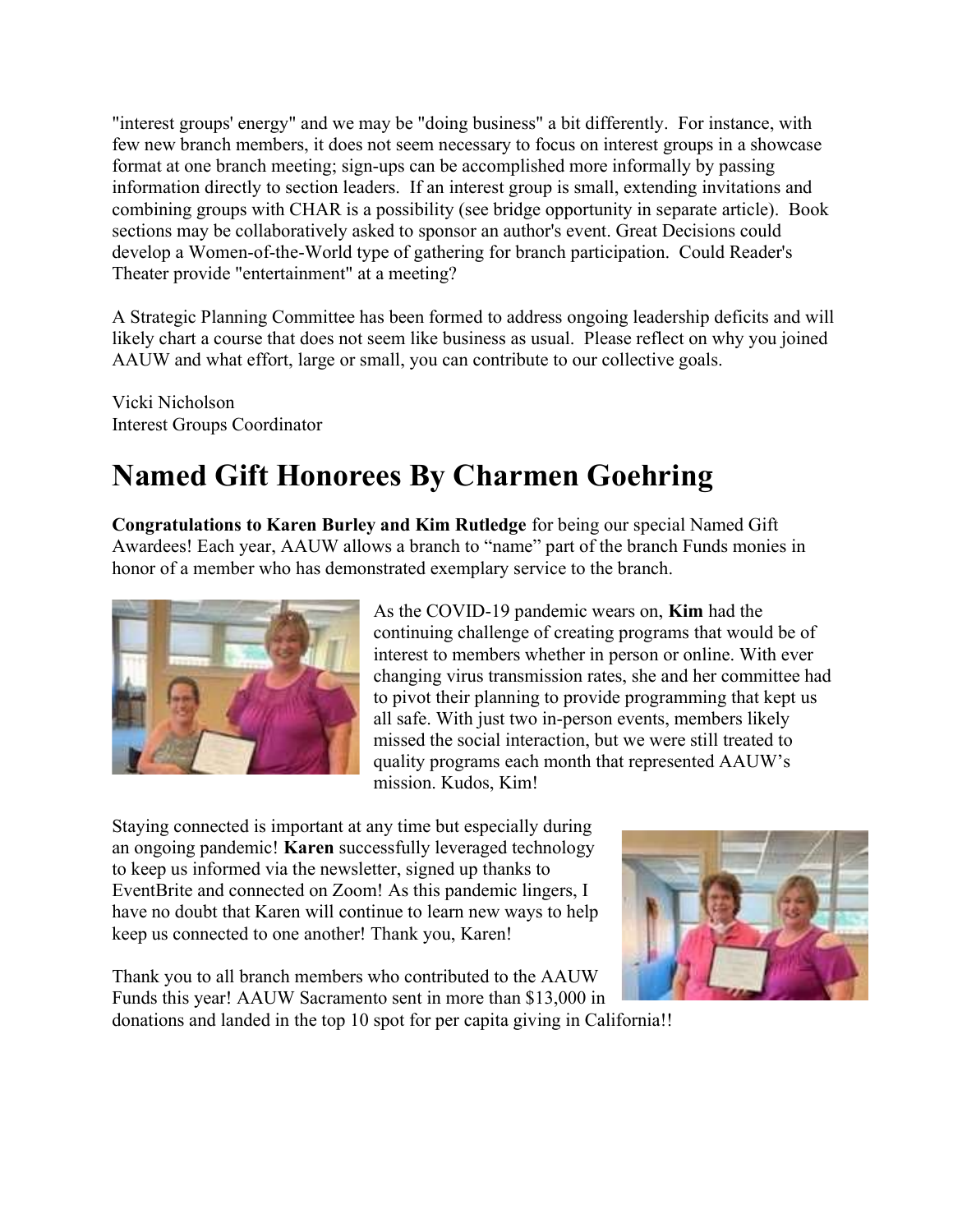#### Strategic Planning Committee Working Hard to Redesign our Branch By Liz Jordan



On Sunday, May 1, eight members of the branch met to begin the process of planning how to help our branch through the latest leadership crises. Many members may remember that the branch has gone through this process twice before in the last 30 years. Each time, a committee met, figured out what were the problems in finding members willing to lead, and designing solutions that were imaginative and created with enthusiasm. But the last two times, we have not actually followed through with enacting many of those solutions. This time, we must succeed.

The committee went through long discussions on such questions as:

- Why does AAUW Sacramento Exist?
- What is important to us?
- What do we want to do as a branch?
- What do we need to do better?
- Why external trends could lead to increased success and engagement?

Finally, we came to the hard part: How do we achieve our goals? Ideas discussed were:

- streamline our activities and our board of directors,
- become more nimble in our responses to change,
- restructure our programs, identify a yearly theme,
- engage Interest Groups in branch activity and action

We broke into subcommittees for improving our outreach, restructuring the board and governance, restructuring programs and improving communications. We plan to meet and share what we have developed in our subcommittees on June 1, 2022.

Any member with ideas or energy to offer should contact Marty McKnew. See her contact information in the directory.

#### What is STEMEd for Girls??? By Liz Jordan

#### Did you know?

In the summer of 2021, more than 600 teen girls from across the U.S. and the U.K. took part in AAUW's inaugural **STEMEd for Girls** virtual workshop series, which was designed exclusively for girls in grades 9 through 12, and their parents and guardians.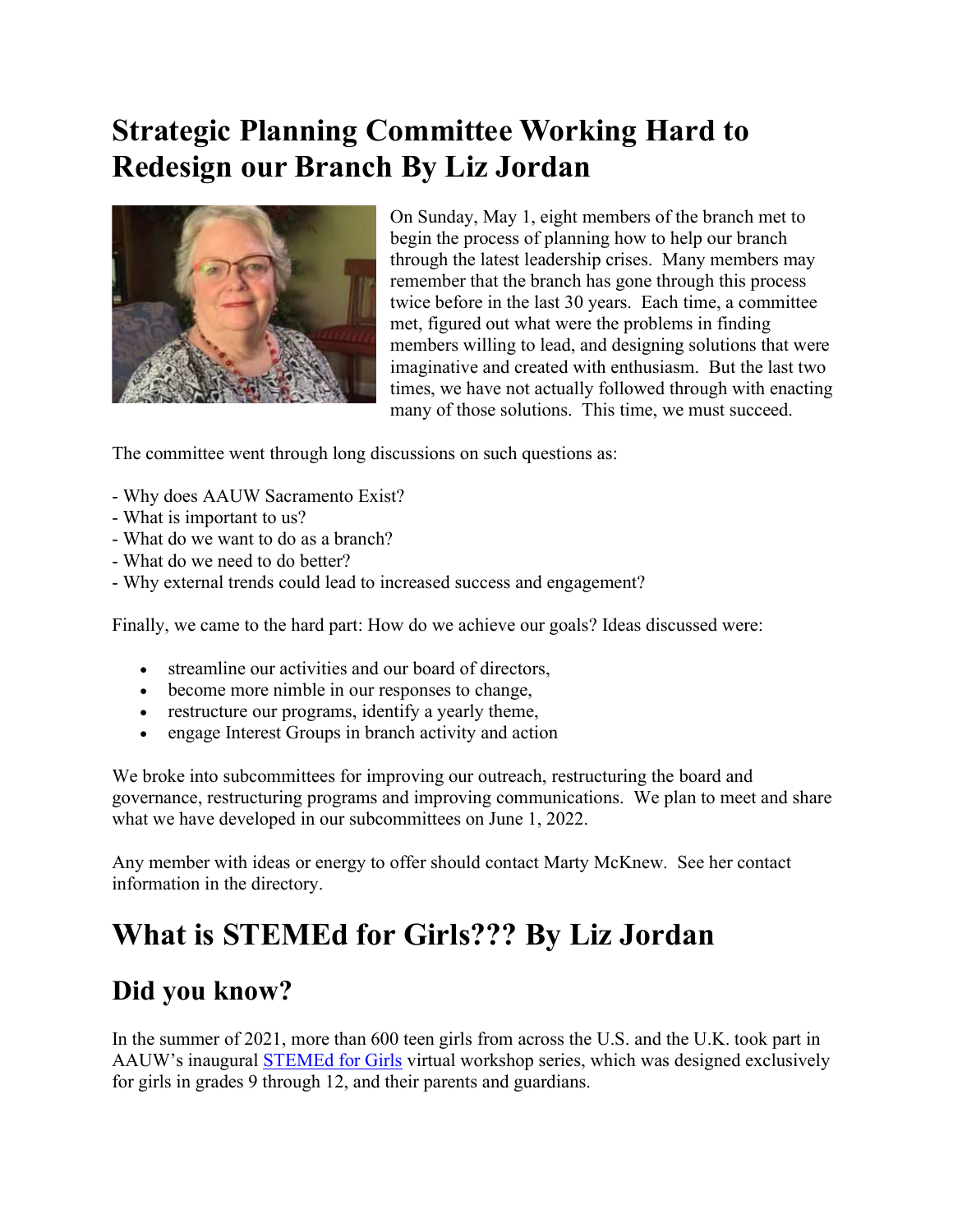The program, which was made possible through the generous support of **Arconic Foundation**, was designed to pave the way for girls' STEM success in college and beyond. AAUW especially encouraged girls of color to participate.

Girls took part in six 1-1/2-hour sessions over two months that showcased how accessible and exciting STEM fields can be. Twelve (12) STEM Ambassadors, scientists and educators who are leaders in their fields, provided advice and inspiration while highlighting a variety of subjects, including biology, chemistry, physics, engineering, math and technology.

#### Guess What!?!

AAUW is announcing that STEMEd for Girls is returning for this summer 2022. For middle school and high school girls, just starting to explore interest in science and math, for girls who have already decided on a probable career path, this program can offer girls and their parents/ guardians/caregivers support and encouragement.

https://www.aauw.org/resources/programs/stemed-for-girls/

STEMEd for Girls is a series of lively, informative and engaging virtual workshops that will pave the way for your success as you move through high school, into college and eventually on to your career. Designed for those who want to stand out among their peers, the program:

- Demystifies the world of STEM and shows how accessible—and exciting—these fields can be.
- Explores the different subject areas that you can choose as a college major, including biology, chemistry, physics, engineering, mathematics, and technology/computer science.
- Shows the many types of lucrative jobs and careers a STEM education can prepare you for.
- Connects you up with a **STEM Ambassador** who can inspire and guide you in your education and beyond.
- Works with your parent, guardian or caregiver to make sure you have all the support and encouragement you need on your pathway to STEM.

Gain confidence, have fun, get inspired -- and join a national community of girls and women excited about the endless opportunities in STEM.

https://www.aauw.org/resources/programs/stemed-for-girls/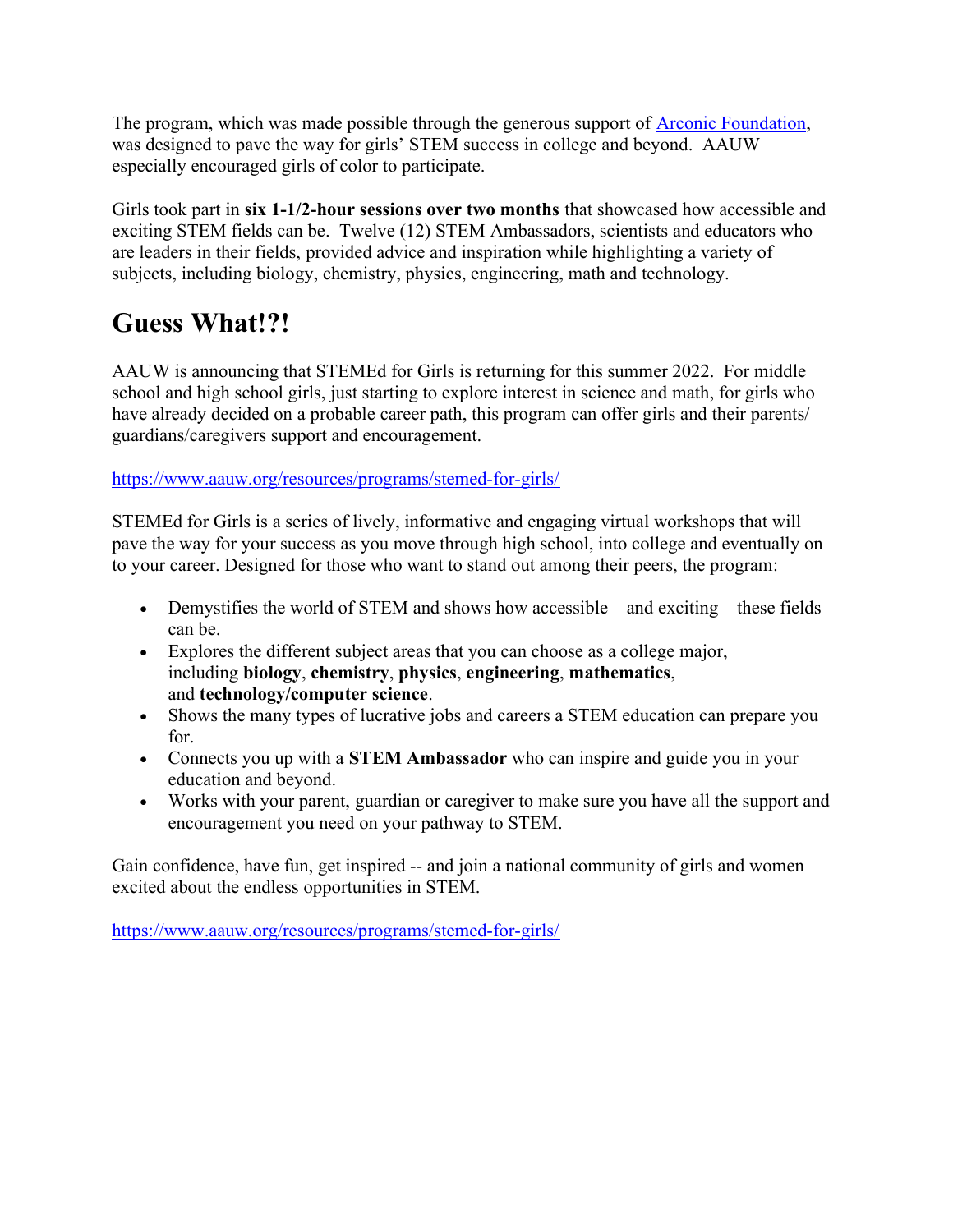#### Celebrating June Birthdays! By Donna Holmes

### Happy Birthday to All!

| Della Knowles             | 6/2  |
|---------------------------|------|
| Patricia Peck             | 6/2  |
| Sandra Cavey              | 6/4  |
| Mahnaz Khazari            | 6/4  |
| Shirley Wheeler           | 6/8  |
| Pamela Spears             | 6/8  |
| Jane Reinmuth             | 6/10 |
| Rita Walker               | 6/10 |
| Ellynrose Sheehan         | 6/11 |
| <b>Sharon Lee Swanson</b> | 6/11 |
| Carmen Hobbs              | 6/12 |
| <b>Charmen Goehring</b>   | 6/19 |
| Kathleen Papst            | 6/20 |
| Carol Hayes               | 6/29 |



### Celebrating July Birthdays!

### Happy Birthday to All!

| Nancy Kniskern     | 7/1  |
|--------------------|------|
| Gloria Sears       | 7/3  |
| Karen Ann Rystad   | 7/5  |
| Patricia Winkle    | 7/6  |
| <b>Judy Foote</b>  | 7/8  |
| Michele Hobza      | 7/8  |
| Linda Sparks       | 7/9  |
| Ruth Werner        | 7/10 |
| Shari Beck         | 7/13 |
| Lisa Howard        | 7/14 |
| Vivian Counts      | 7/16 |
| Marty McKnew       | 7/20 |
| Lori Franz         | 7/24 |
| Martha H McDowell  | 7/24 |
| Joan Heikkila Rhee | 7/28 |
| Gina Schumacher    | 7/31 |

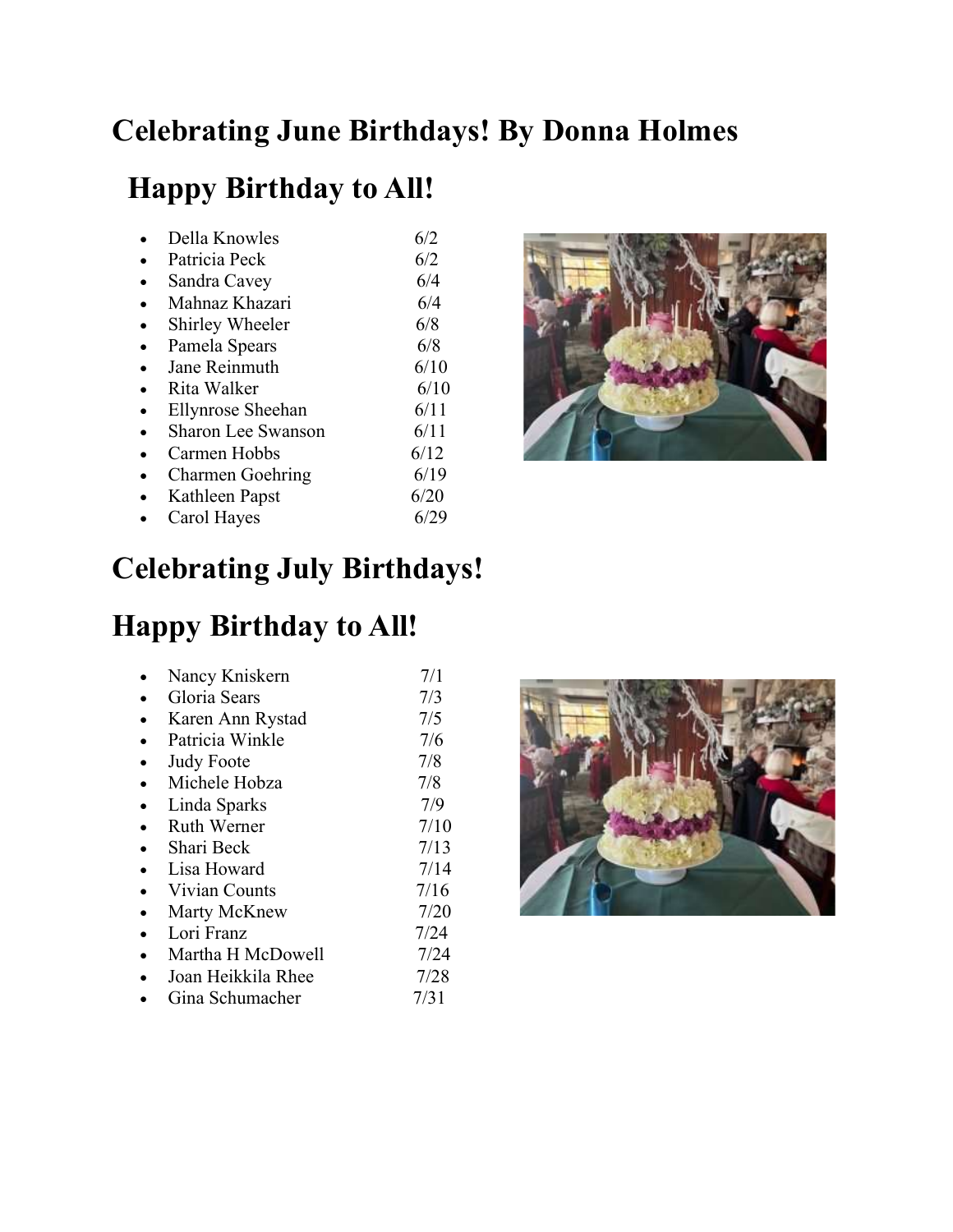# July Book Groups By Sharon Anderson

Book Group 2: No July meeting; coordinator is Carol Hayes

Book Group 3: Inheritance, by Dani Shapiro, on July 27; coordinator is Carolyn Meeker

Book Group 4: Reluctant Genius: Alexander Graham Bell, by Charlotte Gray, on July 13; coordinator is Nancy Lawrence

Book Group 6: No July meeting; coordinator is Angela Scarlett, Gloria Yost

Book Group 8: Matrix: A Novel, by Lauren Groff, on July 25; coordinator is Diana Squire

Book Group 10: No July meeting; coordinator is Sandi Schoenman

Book Group 12: Stoner, by John Williams, on July 7 coordinator is Linda Cook

Book Group 33: No July meeting; coordinators are Jane Pivetti, Nancy Lawrence

# August Book Groups By Sharon Anderson

Book Group 2: No August meeting; coordinator is Carol Hayes

Book Group 3: The Last Painting of Sara de Vos, by Dominic Smith, on August 24; coordinator is Carolyn Meeker

Book Group 4: **Harlem Shuffle,** by Colson Whitehead, on August 10; coordinator is Nancy Lawrence

Book Group 6: The Other Americans, by Laila Lalami, on August 15; coordinator is Angela Scarlett, Gloria Yost